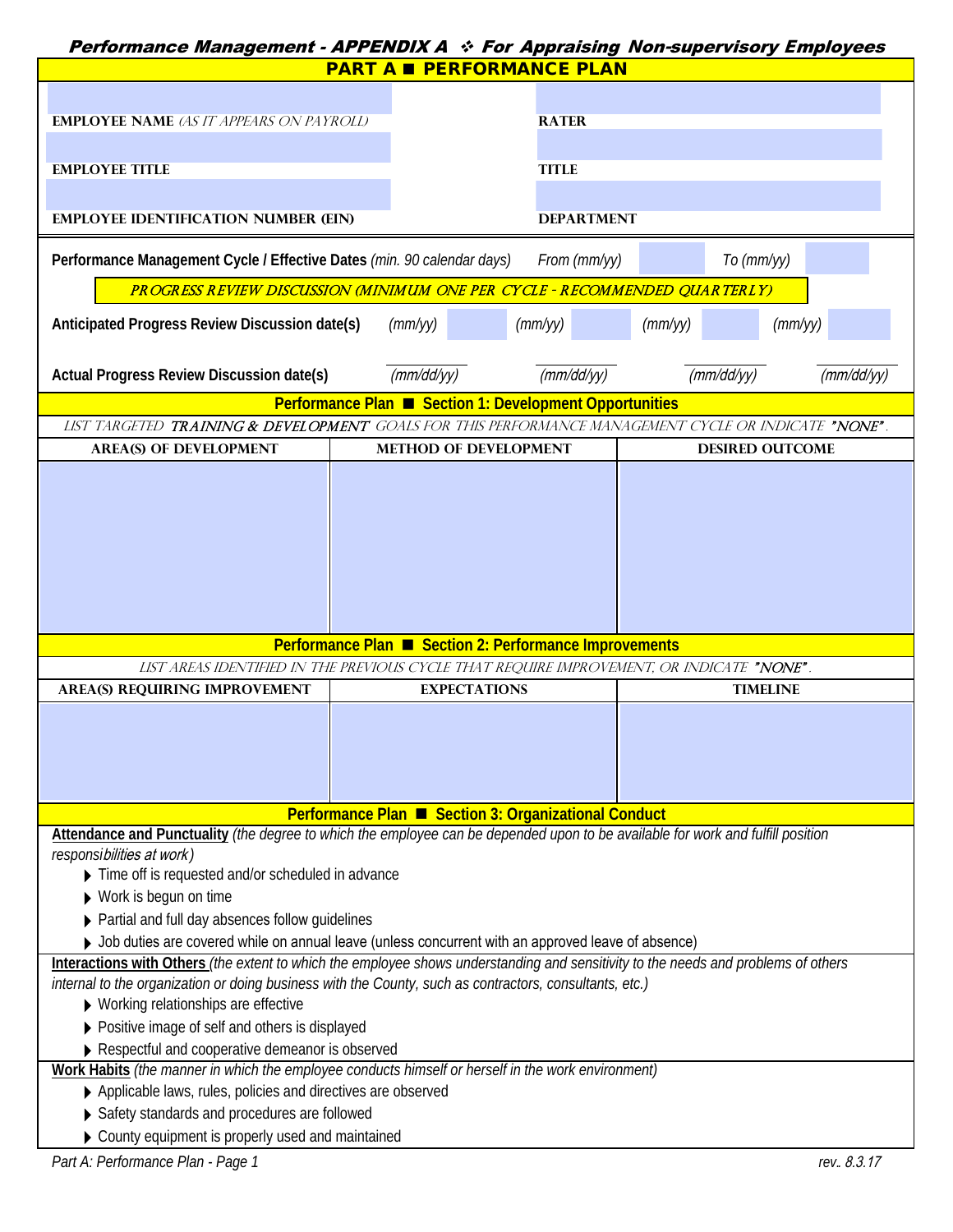## Performance Management - APPENDIX A  $\cdot \cdot$  For Appraising Non-supervisory Employees **Performance Plan ■ Section 4: Customized Performance Dimensions**

Include a minimum of three / maximum of five dimensions for this Performance Management cycle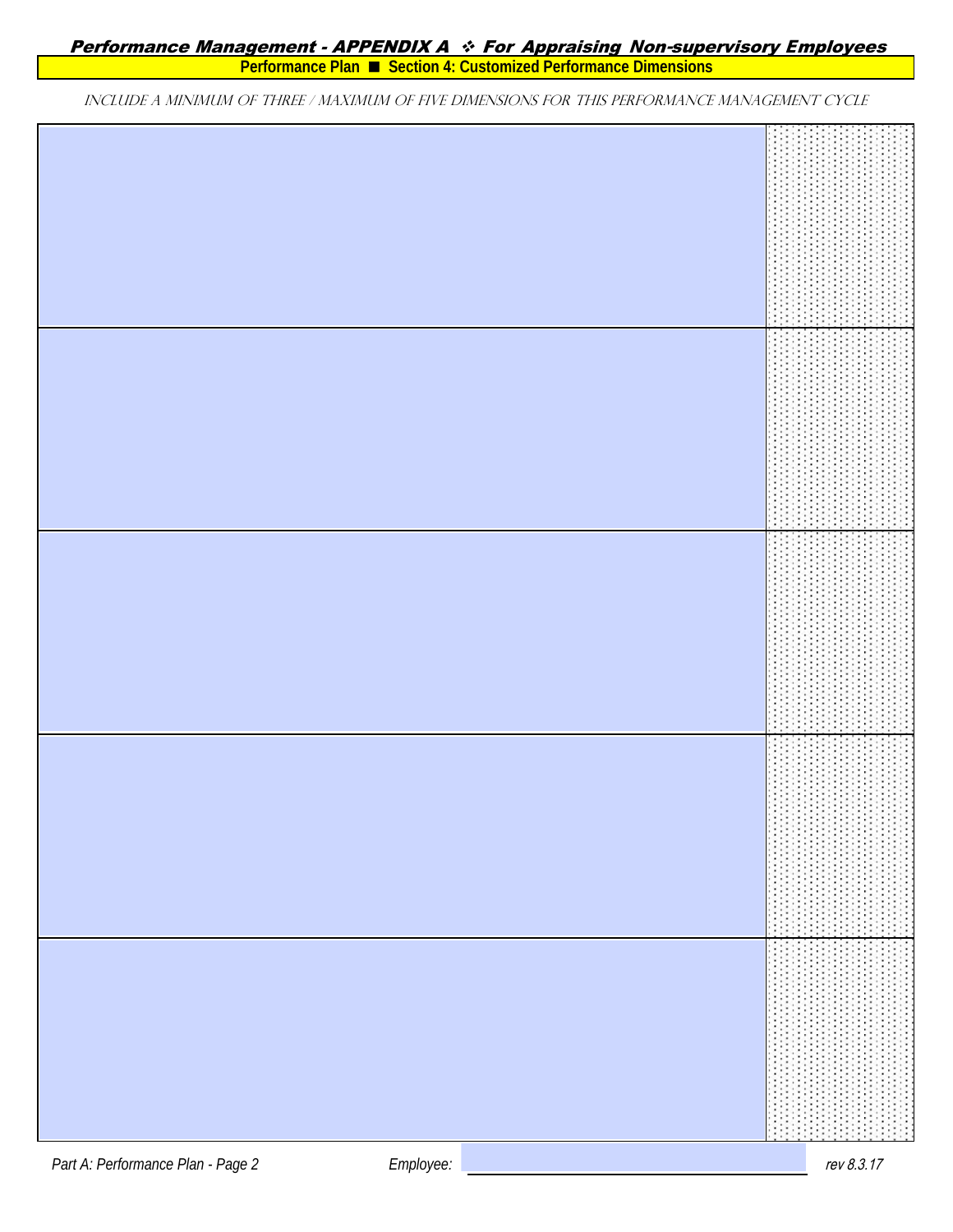| Performance Management - APPENDIX A $\cdot\cdot$ For Appraising Non-supervisory Employees                                                                                                                                 |                                                 |  |  |  |  |  |  |
|---------------------------------------------------------------------------------------------------------------------------------------------------------------------------------------------------------------------------|-------------------------------------------------|--|--|--|--|--|--|
| <b>Performance Plan ■ Section 5: Signatures</b>                                                                                                                                                                           |                                                 |  |  |  |  |  |  |
| Performance Plans must not be retroactive, therefore the month / year following the Rater's and Employee's signatures below<br>must match the beginning month / year of the Performance Management Cycle effective dates. |                                                 |  |  |  |  |  |  |
| Rater: I met with the employee and discussed this Performance Plan.                                                                                                                                                       |                                                 |  |  |  |  |  |  |
| Rater's Signature (Signs first, immediately after discussing plan with<br>employee)                                                                                                                                       | Date (mm/dd/yy plan discussed with<br>employee) |  |  |  |  |  |  |
| Employee: I was given the opportunity to discuss the content of this Performance Plan with my Rater. I understand that I will receive an<br>appraisal at the end of this appraisal cycle.                                 |                                                 |  |  |  |  |  |  |
| Employee's Signature (Signs second, immediately after discussing<br>plan with Rater)                                                                                                                                      | Date (mm/dd/yy plan discussed with Rater)       |  |  |  |  |  |  |
| Reviewer: I concur with the content of this Performance Plan.                                                                                                                                                             |                                                 |  |  |  |  |  |  |
| Reviewer's Signature (Final approval - signs last, after<br>Employee/Rater meet and sign)                                                                                                                                 | Date (mm/dd/yy)                                 |  |  |  |  |  |  |
| A copy of the issued and Reviewer-signed Performance Plan is given to the employee. The original is maintained in the department<br>personnel file. Please do not send a copy of the Performance Plan to Human Resources. |                                                 |  |  |  |  |  |  |
|                                                                                                                                                                                                                           |                                                 |  |  |  |  |  |  |
| To print Performance Plan only: print pages 1-3 (please consider the environment and print double-sided)                                                                                                                  |                                                 |  |  |  |  |  |  |

**Employee: rev 8.3.17**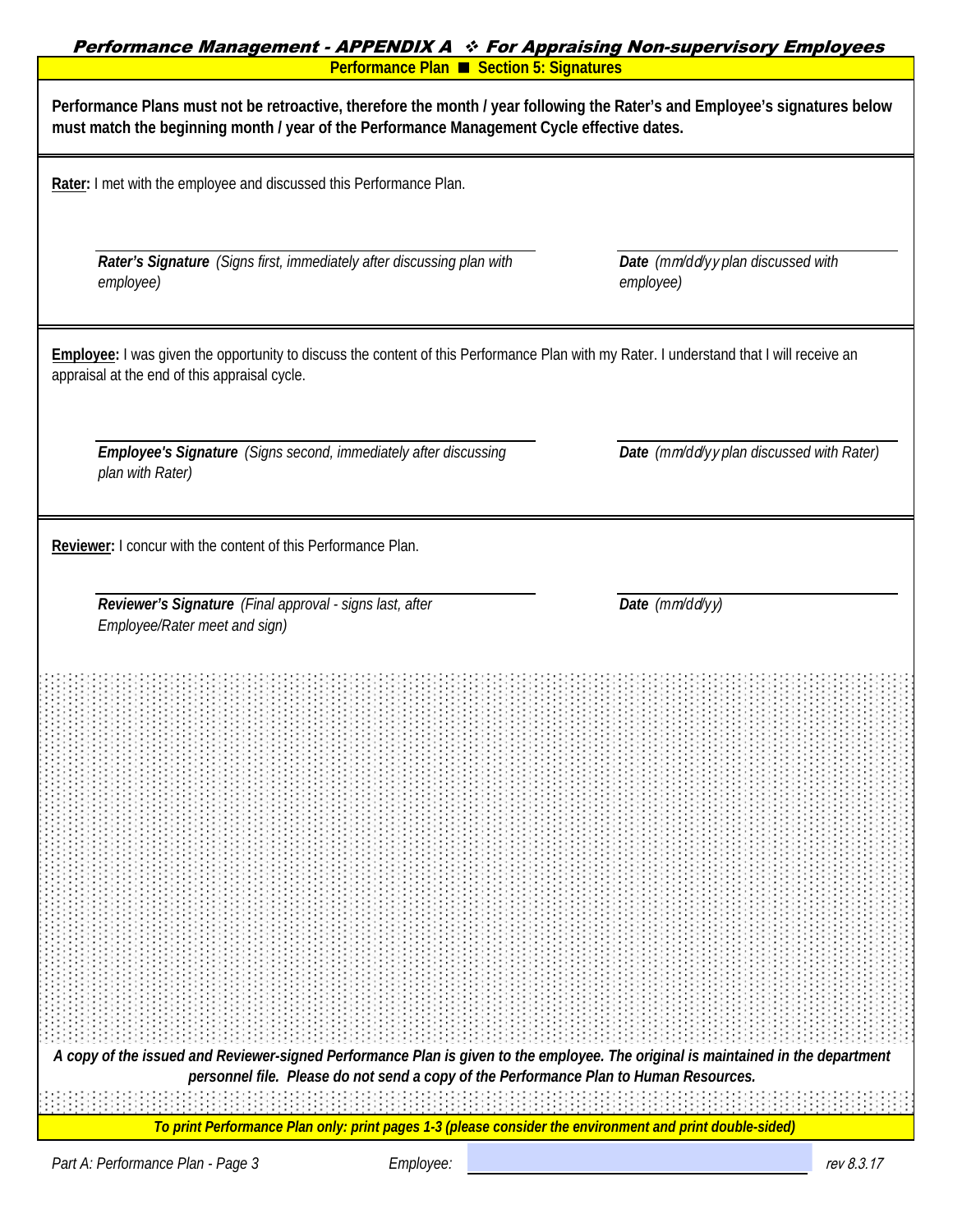*This page intentionally left blank*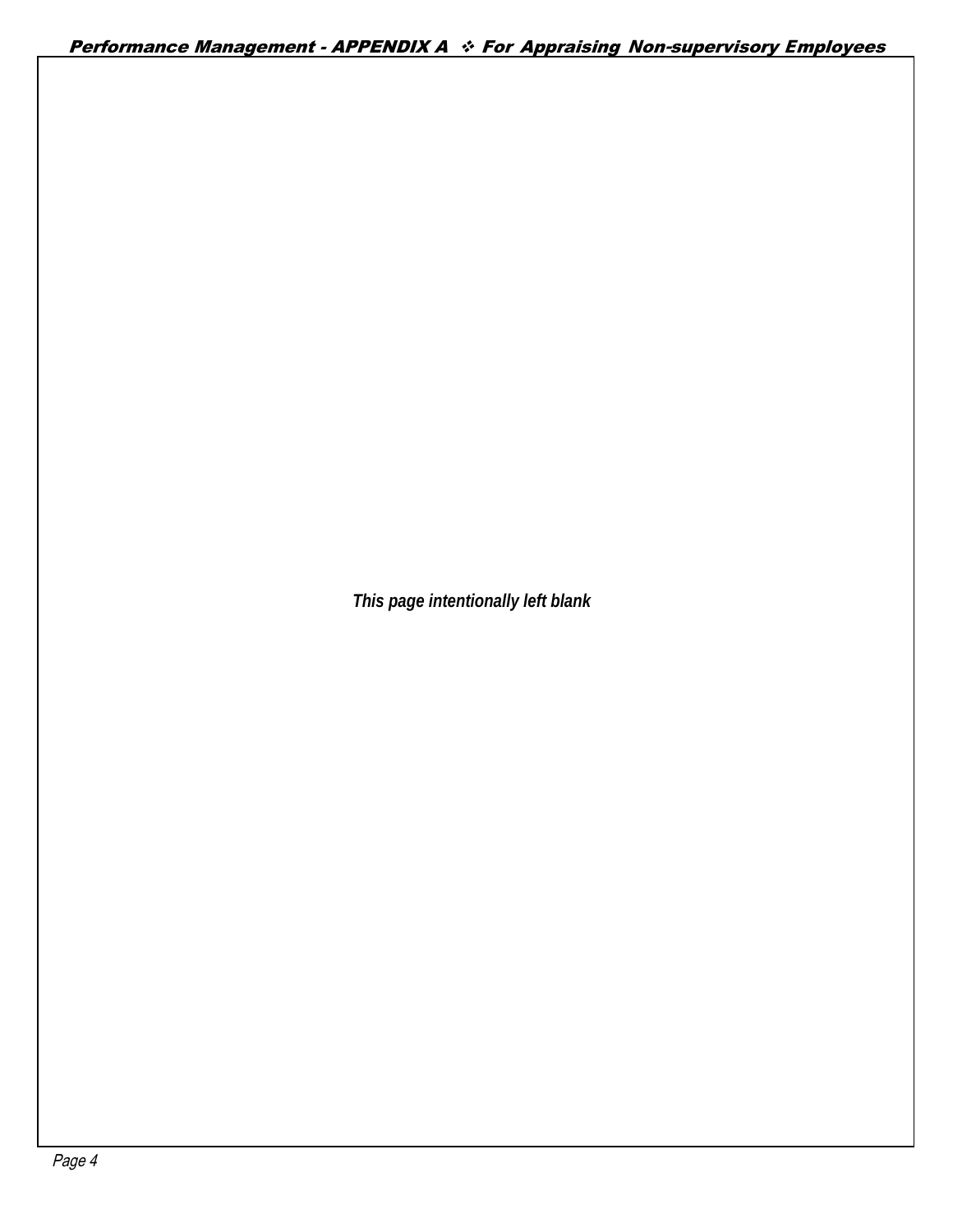| <b>PART B · PERFORMANCE APPRAISAL</b><br><b>EMPLOYEE NAME</b> (AS IT APPEARS ON PAYROLL)<br><b>RATER</b><br><b>EMPLOYEE TITLE</b><br><b>TITLE</b><br><b>EMPLOYEE IDENTIFICATION NUMBER (EIN)</b><br><b>DEPARTMENT</b><br>From (mm/yy)<br>To (mm/yy)<br>Performance Management Cycle / Effective Dates<br>(Min 90 calendar days / max approx. 1 yr)<br>Type: REQUIRED - Please Select One<br>Actual Date Appraisal Issued to Employee:<br>(mm/dd/yy)<br>Performance Appraisal ● Section 1: Development Opportunities<br>TARGETED TRAINING AND DEVELOPMENT GOALS FOR THIS PERFORMANCE MANAGEMENT CYCLE, IF ANY.<br>METHOD OF DEVELOPMENT<br><b>DESIRED OUTCOME</b><br><b>AREA(S) OF DEVELOPMENT</b> |
|---------------------------------------------------------------------------------------------------------------------------------------------------------------------------------------------------------------------------------------------------------------------------------------------------------------------------------------------------------------------------------------------------------------------------------------------------------------------------------------------------------------------------------------------------------------------------------------------------------------------------------------------------------------------------------------------------|
|                                                                                                                                                                                                                                                                                                                                                                                                                                                                                                                                                                                                                                                                                                   |
|                                                                                                                                                                                                                                                                                                                                                                                                                                                                                                                                                                                                                                                                                                   |
|                                                                                                                                                                                                                                                                                                                                                                                                                                                                                                                                                                                                                                                                                                   |
|                                                                                                                                                                                                                                                                                                                                                                                                                                                                                                                                                                                                                                                                                                   |
|                                                                                                                                                                                                                                                                                                                                                                                                                                                                                                                                                                                                                                                                                                   |
|                                                                                                                                                                                                                                                                                                                                                                                                                                                                                                                                                                                                                                                                                                   |
|                                                                                                                                                                                                                                                                                                                                                                                                                                                                                                                                                                                                                                                                                                   |
|                                                                                                                                                                                                                                                                                                                                                                                                                                                                                                                                                                                                                                                                                                   |
|                                                                                                                                                                                                                                                                                                                                                                                                                                                                                                                                                                                                                                                                                                   |
|                                                                                                                                                                                                                                                                                                                                                                                                                                                                                                                                                                                                                                                                                                   |
|                                                                                                                                                                                                                                                                                                                                                                                                                                                                                                                                                                                                                                                                                                   |
|                                                                                                                                                                                                                                                                                                                                                                                                                                                                                                                                                                                                                                                                                                   |
|                                                                                                                                                                                                                                                                                                                                                                                                                                                                                                                                                                                                                                                                                                   |
|                                                                                                                                                                                                                                                                                                                                                                                                                                                                                                                                                                                                                                                                                                   |
|                                                                                                                                                                                                                                                                                                                                                                                                                                                                                                                                                                                                                                                                                                   |
|                                                                                                                                                                                                                                                                                                                                                                                                                                                                                                                                                                                                                                                                                                   |
|                                                                                                                                                                                                                                                                                                                                                                                                                                                                                                                                                                                                                                                                                                   |
|                                                                                                                                                                                                                                                                                                                                                                                                                                                                                                                                                                                                                                                                                                   |
|                                                                                                                                                                                                                                                                                                                                                                                                                                                                                                                                                                                                                                                                                                   |
|                                                                                                                                                                                                                                                                                                                                                                                                                                                                                                                                                                                                                                                                                                   |
|                                                                                                                                                                                                                                                                                                                                                                                                                                                                                                                                                                                                                                                                                                   |
|                                                                                                                                                                                                                                                                                                                                                                                                                                                                                                                                                                                                                                                                                                   |
|                                                                                                                                                                                                                                                                                                                                                                                                                                                                                                                                                                                                                                                                                                   |
|                                                                                                                                                                                                                                                                                                                                                                                                                                                                                                                                                                                                                                                                                                   |
| RATER'S COMMENTS (TO BE COMPLETED AS PART OF APPRAISAL)                                                                                                                                                                                                                                                                                                                                                                                                                                                                                                                                                                                                                                           |
|                                                                                                                                                                                                                                                                                                                                                                                                                                                                                                                                                                                                                                                                                                   |
|                                                                                                                                                                                                                                                                                                                                                                                                                                                                                                                                                                                                                                                                                                   |
|                                                                                                                                                                                                                                                                                                                                                                                                                                                                                                                                                                                                                                                                                                   |
|                                                                                                                                                                                                                                                                                                                                                                                                                                                                                                                                                                                                                                                                                                   |
|                                                                                                                                                                                                                                                                                                                                                                                                                                                                                                                                                                                                                                                                                                   |
|                                                                                                                                                                                                                                                                                                                                                                                                                                                                                                                                                                                                                                                                                                   |
|                                                                                                                                                                                                                                                                                                                                                                                                                                                                                                                                                                                                                                                                                                   |
|                                                                                                                                                                                                                                                                                                                                                                                                                                                                                                                                                                                                                                                                                                   |
|                                                                                                                                                                                                                                                                                                                                                                                                                                                                                                                                                                                                                                                                                                   |
| <b>Performance Appraisal ● Section 2: Performance Improvements</b>                                                                                                                                                                                                                                                                                                                                                                                                                                                                                                                                                                                                                                |
| AREAS IDENTIFIED IN THE PREVIOUS CYCLE THAT REQUIRE IMPROVEMENT, IF ANY.                                                                                                                                                                                                                                                                                                                                                                                                                                                                                                                                                                                                                          |
| <b>EXPECTATIONS</b><br><b>AREA(S) REQUIRING IMPROVEMENT</b><br><b>TIMELINE</b>                                                                                                                                                                                                                                                                                                                                                                                                                                                                                                                                                                                                                    |
|                                                                                                                                                                                                                                                                                                                                                                                                                                                                                                                                                                                                                                                                                                   |
|                                                                                                                                                                                                                                                                                                                                                                                                                                                                                                                                                                                                                                                                                                   |
|                                                                                                                                                                                                                                                                                                                                                                                                                                                                                                                                                                                                                                                                                                   |
|                                                                                                                                                                                                                                                                                                                                                                                                                                                                                                                                                                                                                                                                                                   |
|                                                                                                                                                                                                                                                                                                                                                                                                                                                                                                                                                                                                                                                                                                   |
| <b>RATER'S COMMENTS</b> (TO BE COMPLETED AS PART OF APPRAISAL)                                                                                                                                                                                                                                                                                                                                                                                                                                                                                                                                                                                                                                    |
|                                                                                                                                                                                                                                                                                                                                                                                                                                                                                                                                                                                                                                                                                                   |
|                                                                                                                                                                                                                                                                                                                                                                                                                                                                                                                                                                                                                                                                                                   |
|                                                                                                                                                                                                                                                                                                                                                                                                                                                                                                                                                                                                                                                                                                   |
|                                                                                                                                                                                                                                                                                                                                                                                                                                                                                                                                                                                                                                                                                                   |
|                                                                                                                                                                                                                                                                                                                                                                                                                                                                                                                                                                                                                                                                                                   |
|                                                                                                                                                                                                                                                                                                                                                                                                                                                                                                                                                                                                                                                                                                   |
|                                                                                                                                                                                                                                                                                                                                                                                                                                                                                                                                                                                                                                                                                                   |
|                                                                                                                                                                                                                                                                                                                                                                                                                                                                                                                                                                                                                                                                                                   |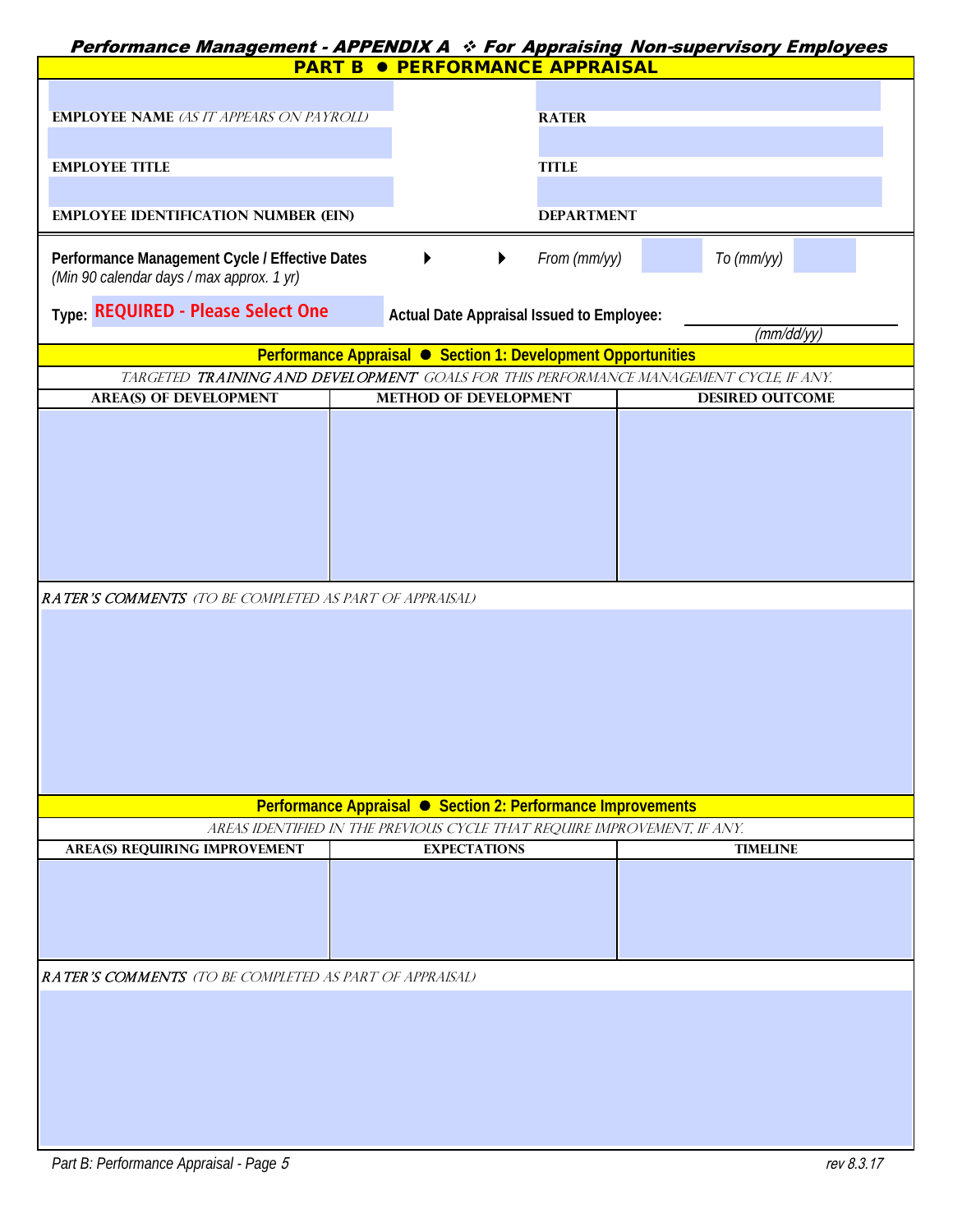| <b>Performance Management - APPENDIX A <math>\cdot \cdot</math> For Appraising Non-supervisory Employees</b>                                                      |                      |
|-------------------------------------------------------------------------------------------------------------------------------------------------------------------|----------------------|
| Performance Appraisal ● Section 3: Organizational Conduct                                                                                                         | <b>RATING</b>        |
| Attendance and Punctuality (the degree to which the employee can be depended upon to be available for<br>work and fulfill position responsibilities at work)      | <b>SURPASSES</b>     |
| Time off is requested and/or scheduled in advance<br>▶ Work is begun on time                                                                                      | <b>SUCCESSFUL</b>    |
| ▶ Partial and full day absences follow quidelines                                                                                                                 | <b>INCONSISTENT</b>  |
| > Job duties are covered while on annual leave (unless concurrent with an approved leave of absence)                                                              | <b>UNACCEPTABLE</b>  |
| Interactions with Others (the extent to which the employee shows understanding & sensitivity to the needs and                                                     | <b>SURPASSES</b>     |
| problems of others internal to the organization or doing business with the County, i.e., contractors, consultants, etc.)<br>▶ Working relationships are effective | <b>SUCCESSFUL</b>    |
| ▶ Positive image of self and others is displayed<br>Respectful and cooperative demeanor is observed                                                               | <b>INCONSISTENT</b>  |
|                                                                                                                                                                   | <b>UNACCEPTABLE</b>  |
| Work Habits (the manner in which the employee conducts him or herself in the work environment)<br>Applicable laws, rules, policies and directives are observed    | <b>SURPASSES</b>     |
| Safety standards and procedures are followed<br>County equipment is properly used and maintained                                                                  | <b>SUCCESSFUL</b>    |
|                                                                                                                                                                   | <b>INCONSISTENT</b>  |
|                                                                                                                                                                   | <b>UNACCEPTABLE</b>  |
|                                                                                                                                                                   |                      |
| Performance Appraisal ● Section 4: Customized Performance Dimensions                                                                                              | <b>RATING</b>        |
| PLEASE RATE THIS EMPLOYEE FOR EACH DIMENSION LISTED                                                                                                               |                      |
|                                                                                                                                                                   | <b>SURPASSES</b>     |
|                                                                                                                                                                   | <b>SUCCESSFUL</b>    |
|                                                                                                                                                                   | <b>INCONSISTENT</b>  |
|                                                                                                                                                                   | <b>UNACCEPTABLE</b>  |
| Employee:<br>Part B: Performance Appraisal - Page 6                                                                                                               | rev 8.3.17           |
|                                                                                                                                                                   | <b>Clear Ratings</b> |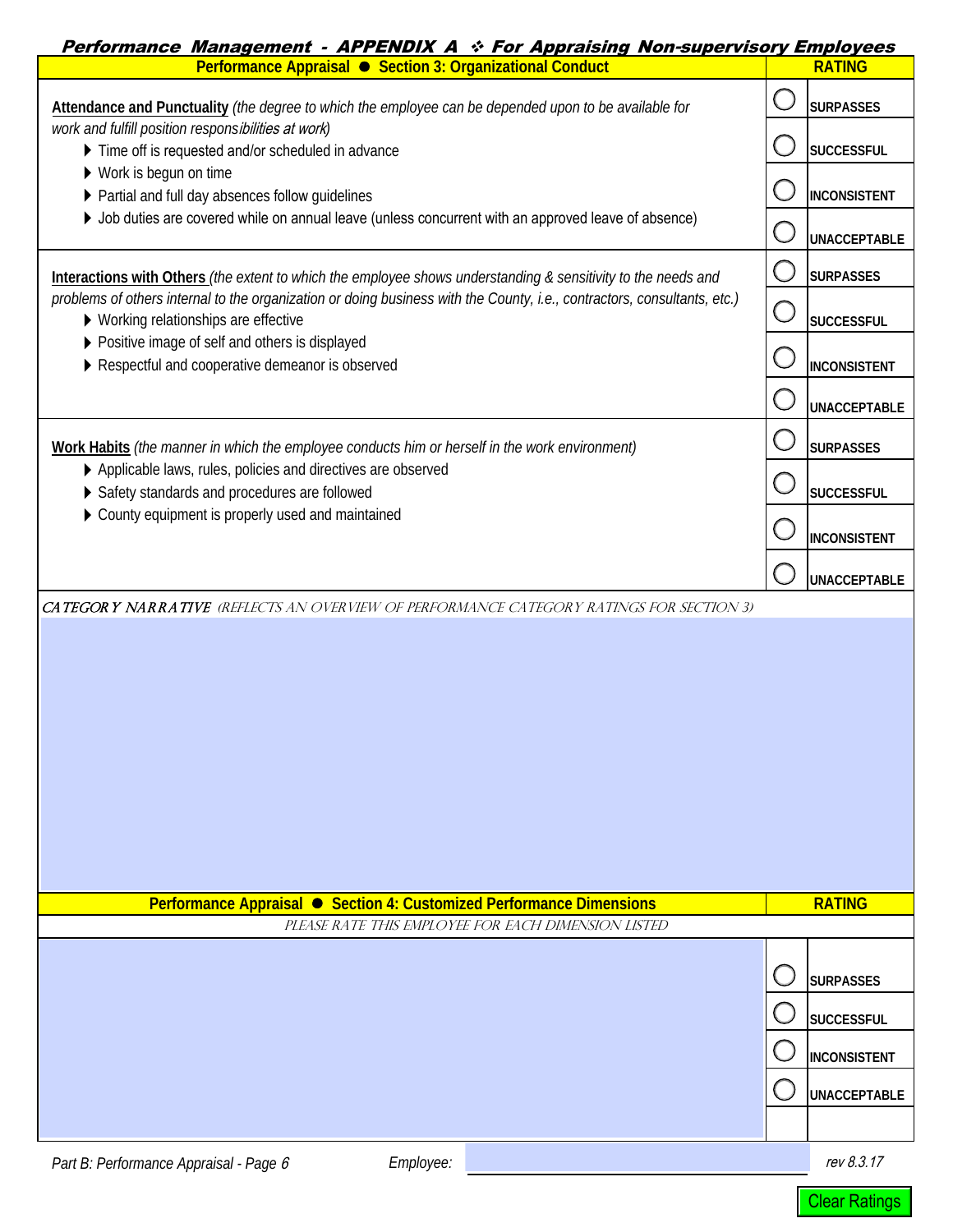| <b>Performance Management - APPENDIX A <math>\cdot \cdot</math> For Appraising Non-supervisory Employees</b><br>Performance Appraisal ● Section 4: Customized Performance Dimensions (cont'd) |           |                                               | <b>RATING</b>       |
|-----------------------------------------------------------------------------------------------------------------------------------------------------------------------------------------------|-----------|-----------------------------------------------|---------------------|
|                                                                                                                                                                                               |           |                                               |                     |
|                                                                                                                                                                                               |           |                                               | <b>SURPASSES</b>    |
|                                                                                                                                                                                               |           |                                               | <b>SUCCESSFUL</b>   |
|                                                                                                                                                                                               |           | $\cup$                                        | <b>INCONSISTENT</b> |
|                                                                                                                                                                                               |           | $\bigcup$                                     | <b>UNACCEPTABLE</b> |
|                                                                                                                                                                                               |           |                                               |                     |
|                                                                                                                                                                                               |           |                                               |                     |
|                                                                                                                                                                                               |           |                                               | <b>SURPASSES</b>    |
|                                                                                                                                                                                               |           | L.                                            | <b>SUCCESSFUL</b>   |
|                                                                                                                                                                                               |           | $\begin{array}{c} \square \end{array}$        | <b>INCONSISTENT</b> |
|                                                                                                                                                                                               |           |                                               | <b>UNACCEPTABLE</b> |
|                                                                                                                                                                                               |           |                                               |                     |
|                                                                                                                                                                                               |           | and the control                               | <b>SURPASSES</b>    |
|                                                                                                                                                                                               |           | L.                                            | <b>SUCCESSFUL</b>   |
|                                                                                                                                                                                               |           | J.                                            | <b>INCONSISTENT</b> |
|                                                                                                                                                                                               |           | $\left( \begin{array}{c} \end{array} \right)$ | <b>UNACCEPTABLE</b> |
|                                                                                                                                                                                               |           |                                               |                     |
|                                                                                                                                                                                               |           |                                               | <b>SURPASSES</b>    |
|                                                                                                                                                                                               |           |                                               | <b>SUCCESSFUL</b>   |
|                                                                                                                                                                                               |           |                                               | <b>INCONSISTENT</b> |
|                                                                                                                                                                                               |           |                                               | <b>UNACCEPTABLE</b> |
|                                                                                                                                                                                               |           |                                               |                     |
| <b>CATEGORY NARRATIVE</b> (REFLECTS AN OVERVIEW OF PERFORMANCE CATEGORY RATINGS FOR SECTION 4)                                                                                                |           |                                               |                     |
|                                                                                                                                                                                               |           |                                               |                     |
|                                                                                                                                                                                               |           |                                               |                     |
|                                                                                                                                                                                               |           |                                               |                     |
|                                                                                                                                                                                               |           |                                               |                     |
|                                                                                                                                                                                               |           |                                               |                     |
|                                                                                                                                                                                               |           |                                               |                     |
| Part B: Performance Appraisal - Page 7                                                                                                                                                        | Employee: |                                               | rev 8.3.17          |